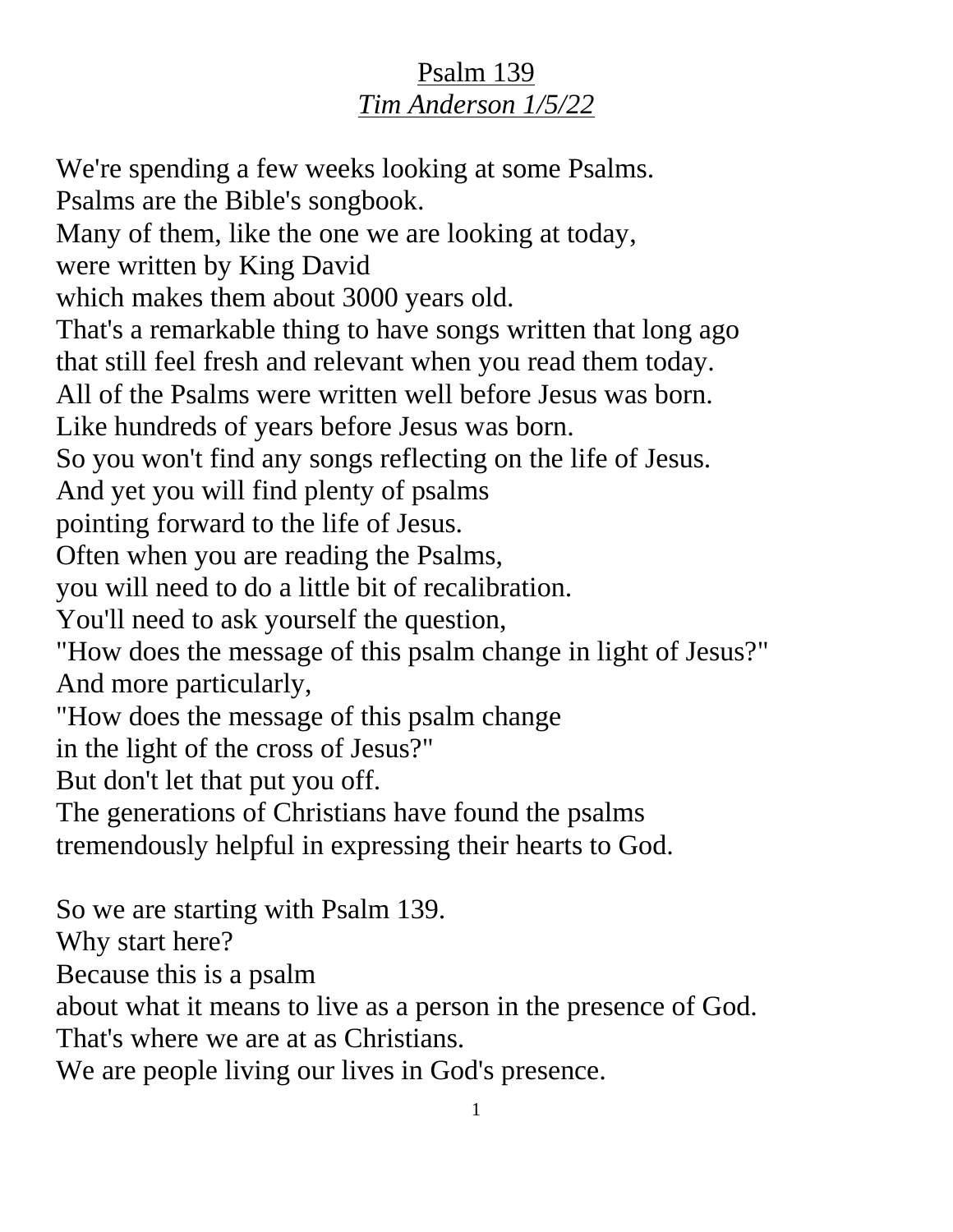We're doing our best to serve him. But life throws us some curve balls, and we make some mistakes ourselves. And it's not always clear how we can best live in the presence of God. So Psalm 139 gives us something to reflect on as we think about our lives before God.

Psalm 139 splits into four sections of six verses each.

1-6) God knows everything about us.

7-12) God is always there with us.

13-18) God knows us intimately as creator.

19-24) Please God, fix the world and me.

God knows everything about us.

The psalmist gives us a list of all the things God knows about us.

He knows what we are doing: "When we sit and rise".

He knows what I'm thinking: "perceives our thoughts from afar".

He knows when we are asleep and awake.

He knows everything about how we live our lives:

"familiar with all my ways".

He knows what we are going to say before we say it.

Which if you think about it is very impressive.

I often don't know what I'm going to say before I say it.

Not everything I say is well planned in advance.

Far from it.

But God knows what I'm going to say before I say it.

David says God hems him in.

We shouldn't take it from that that he feels constrained.

Rather God's knowledge of him is from all sides.

Nothing escapes God's gaze.

David says that God's knowledge of him is too wonderful for him. Even David doesn't know himself the way God does.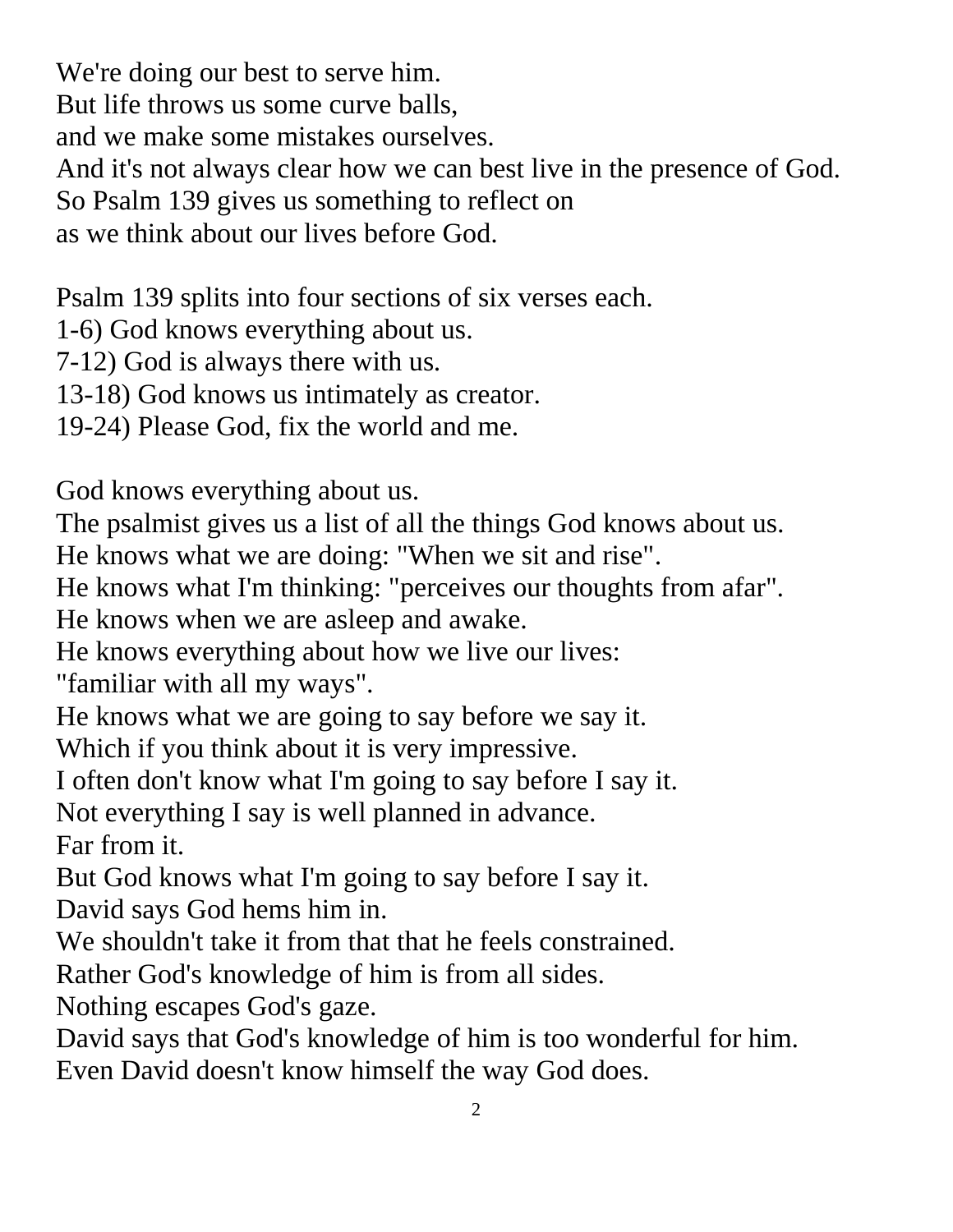And if you've ever thought to yourself, "Why did I do that?" Then there's something that God knows about you that you don't.

Well how do you feel about God knowing everything about you? I think most of us feel vaguely uncomfortable about it. I doubt there is anyone here today who doesn't have something they are ashamed of in their life, that they don't tell anyone else about. But God knows all of those things.

But the Psalmist is not uncomfortable at all.

He is rejoicing in God's knowledge of him.

And in fact we all like to be known.

What does it mean to have a relationship with someone?

It means for you to know them and them to know you.

Life would be really lonely

if we couldn't know others and be known by them.

We like to control what others know of us.

With our close friends,

we are prepared to be more vulnerable and real

than we are with people we don't know well.

But with God, we can actually be totally vulnerable and real. Why?

Because there is no point pretending that we can hid anything from God. He knows it all already.

Those things you don't tell anyone else about,

you can talk to God about them,

because he already knows about them.

The reason that we hide things about ourselves from other people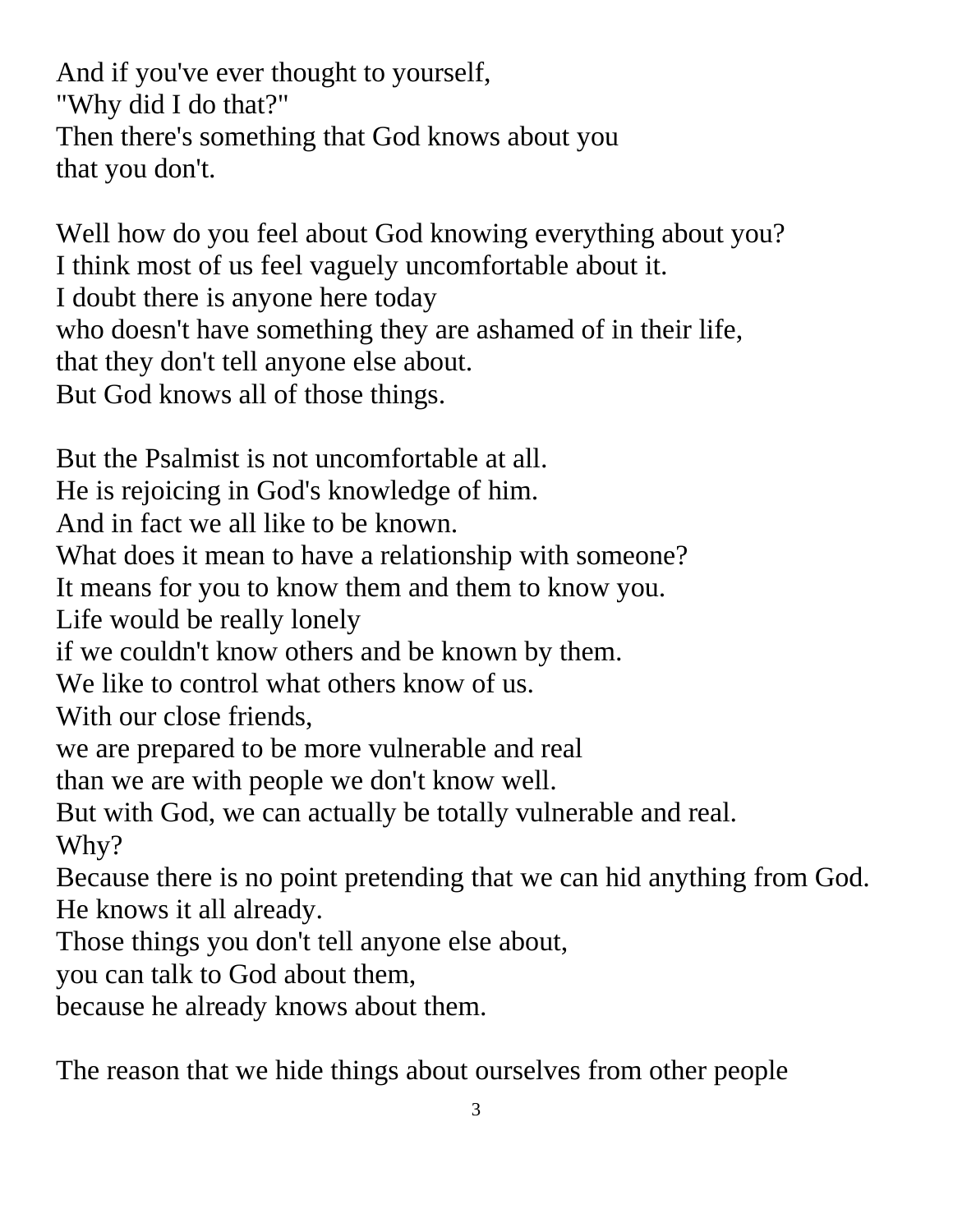is that we are worried they will reject us if they found out.

What would my mum say

if she knew that I didn't vacuum the floor of my unit or clean the toilet for the six months prior to getting married?

So I don't tell her.

But God knows these things and things far worse

and he loves and accepts me anyway.

We like being with our close friends

because we know that we can let our guard down and be ourselves and they will love us anyway.

With God, your guard is totally down whether you like it or not.

And if you are trusting in Jesus

then God loves and accepts you anyway.

It's actually very freeing that God knows everything about us.

In the next part of the psalm,

David tell us that God is always there with us.

He sort of frames it as though he were trying to escape from God.

Where can I go from your Spirit?

Where can I flee from your presence?

If I go up to the sky you are there.

If I go down to the bottom of the sea you are there.

If I go to the sunrise you are there.

If I go and live in a far away country across the sea you are there.

Bear in mind that 3000 years ago,

they didn't have aeroplanes or submarines.

David is saying that if he goes impossibly far away.

If he goes so far away that no human could follow him,

even there God will be there.

We live in a world where stalking is a very real problem.

People try to intimidate other people by following them wherever they go.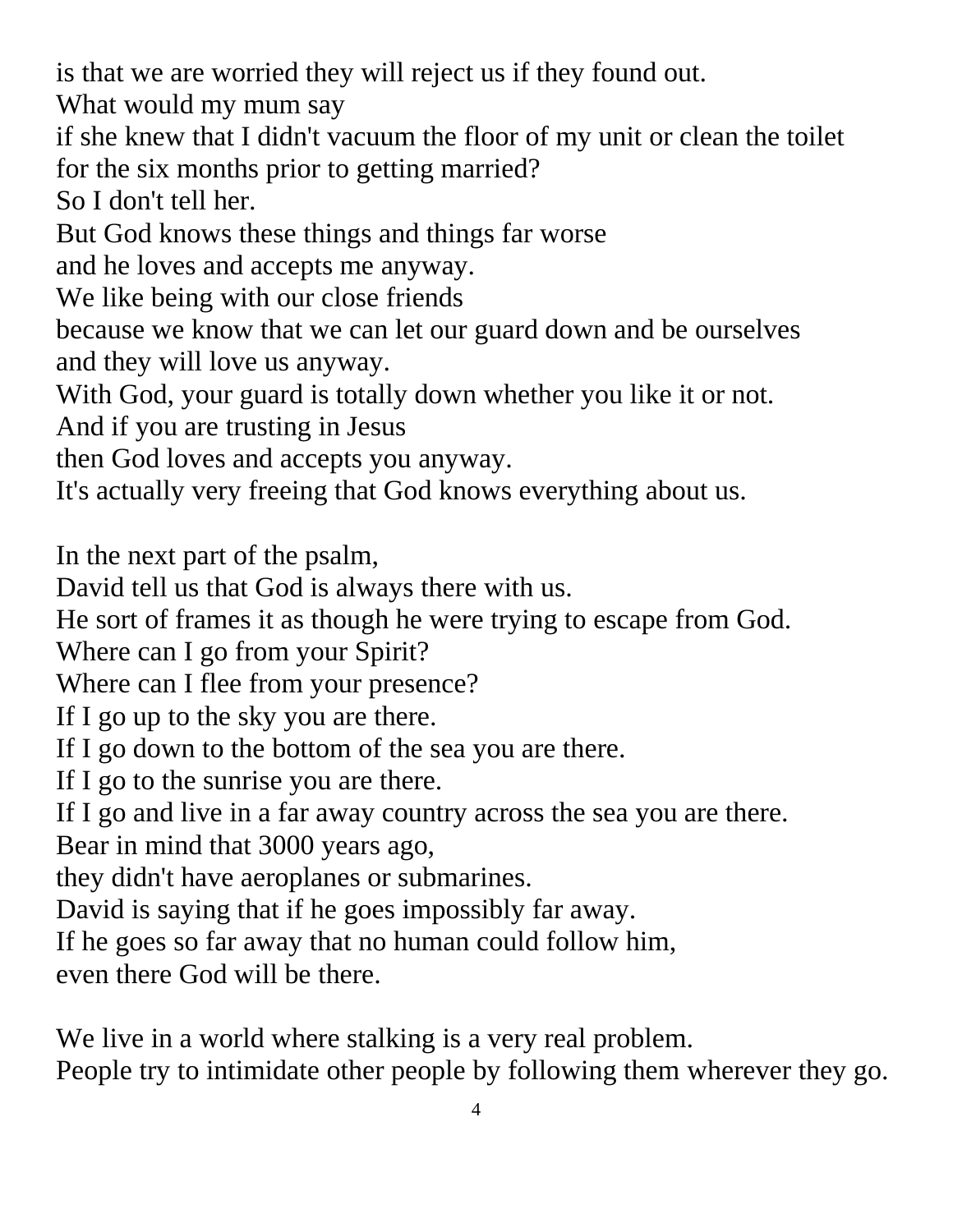And there are CCTV cameras everywhere so that your every movement is observed. And people have electronic tracking devices. We have them in our family. My phone has an app so I can see where Cherida and the kids are at any time. And they can see where I am. Some people would be unnerved by that level of surveillance, but for us it's helpful and improves safety. But what about God being there wherever you go? How do you feel about that?

Well again for David this is a very positive thing.

We know there is a story in the Bible

of someone who tried to flee from God's presence.

Jonah wasn't happy about a job God had given him to do.

So he hopped on a boat that was travelling to the other side of the world.

Well, for us in Australia it doesn't seem like the other side of the world

if you hop on a boat from Israel to Spain.

But the Jews were not a seagoing people.

And going to Spain was the other end of the world for them.

But was Jonah able to flee from God in Spain?

Hardly.

God gave him a return ticket in the belly of a big fish.

But David is not like that.

He is recognising that no matter where he goes

there is nowhere that puts him outside of the reach of God's loving care.

Our God is not a localised god, like the gods of the ancient world.

Even the Egyptians

didn't think that their gods had power outside of Egypt.

Because they were the gods of Egypt.

But our God is the creator of the universe.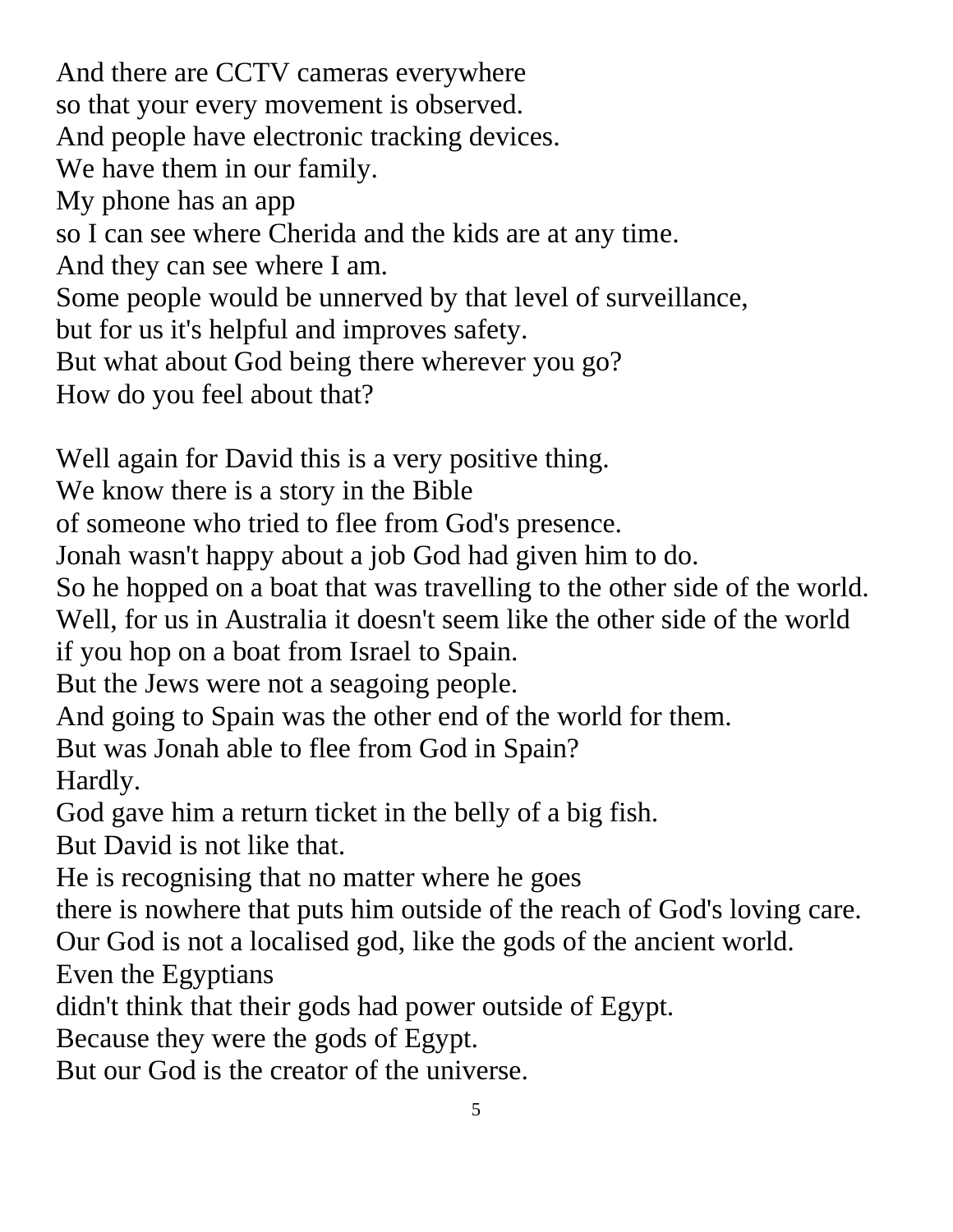His power knows no boundaries. Now I guess that's not altogether surprising to us who don't live in a world of localised gods. We know that God is just as powerful in Australia as Israel. But we are not like Jonah. When we try to flee from God, we don't hop on a boat to Spain. What do we do? We might feel that we are beyond God's care because we have had a significant failure in our lives. We've done something that we know has grieved God and hurt others. 139:10 "even there your hand will guide me, your right hand will hold me fast." Or we might feel that we are beyond God's care because we work in such a godless environment. When your workmates are swearing like troopers, or maybe your workmates are troopers, or maybe there is just no fear of God in your workplace. And you wonder how you can be God's person here of all places. 139:10 "even there your hand will guide me, your right hand will hold me fast." Or your friends or family are very happy in your company just so long as you don't mention the G word. But if you do, then you may well get frozen out. And you worry that in order to fit in you may actually compromise yourself. 139:10 "even there your hand will guide me, your right hand will hold me fast."

1-6) God knows everything about us. 7-12) God is always there with us.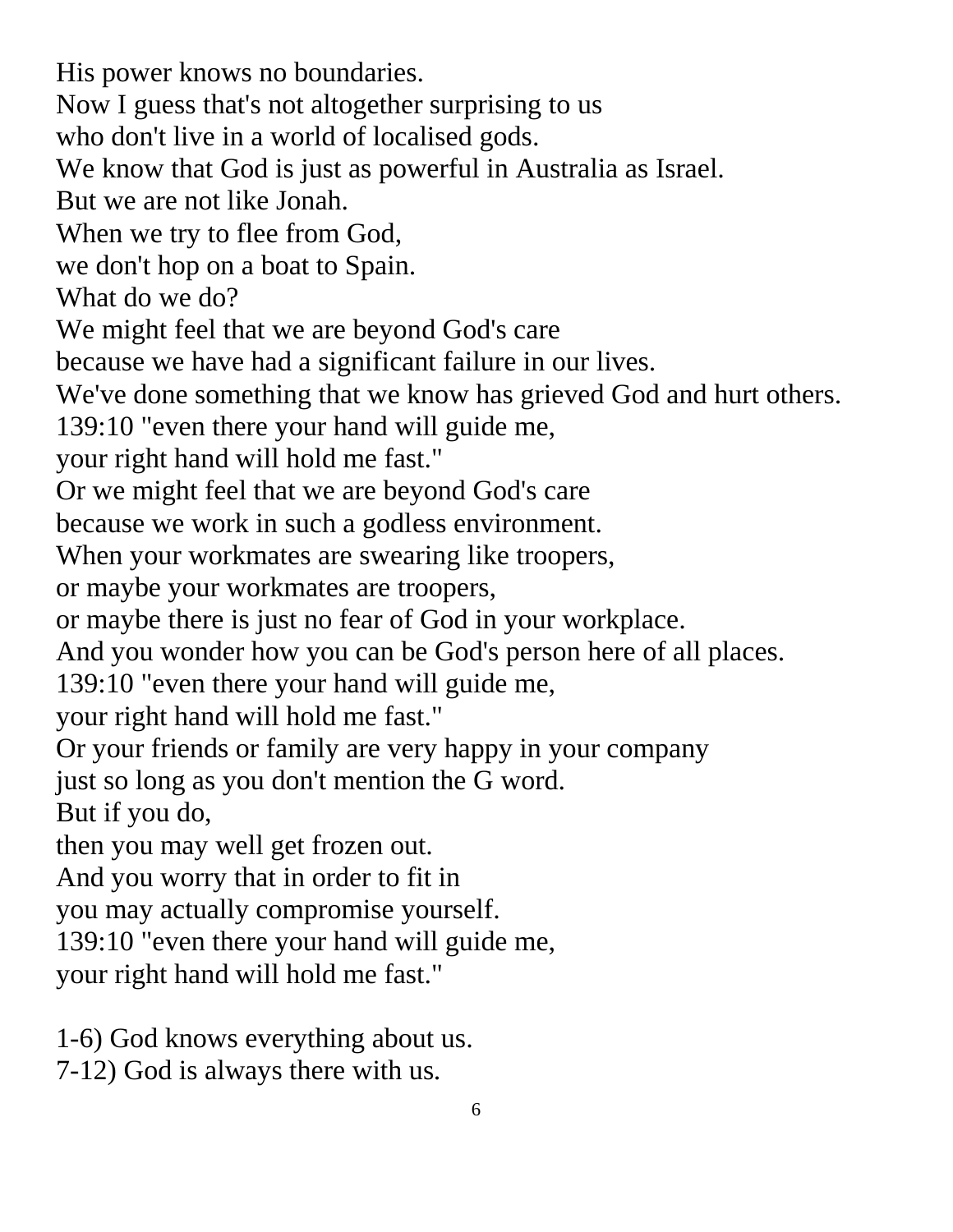And thirdly

13-18) God knows us intimately as creator.

If the first six verses

are about how God knows every aspect of my daily life,

how he even knows things about me that I don't know about myself,

then these six verses are about how God knew us

even before we were born.

But not just God knew us,

God made you to be you.

He wove you together.

Like a great artist he made a masterpiece

more wonderful, more intricate

than any piece on display at the Hastings Art Show.

Let alone second rate exhibitions like the NGV.

You are God's Art Show.

When he wants to exhibit his work,

he shows you to the world.

Now you probably aren't used to thinking of yourself

as an artistic masterpiece.

We're used to looking in the mirror and seeing the wear and tear.

And we feel the aches and pains.

And we don't feel like a masterpiece.

We need to spend some more time reflecting on the wonder of human life.

How can it be that from a tiny egg and an even tinier sperm,

something that is as wonderfully complex as you could grow?

Something that lives and thinks and talks and loves.

Something that can worship God and have a relationship with God. It's really quite amazing.

God thought it all up.

139:17 "How precious to me are your thoughts, God!

How vast is the sum of them!"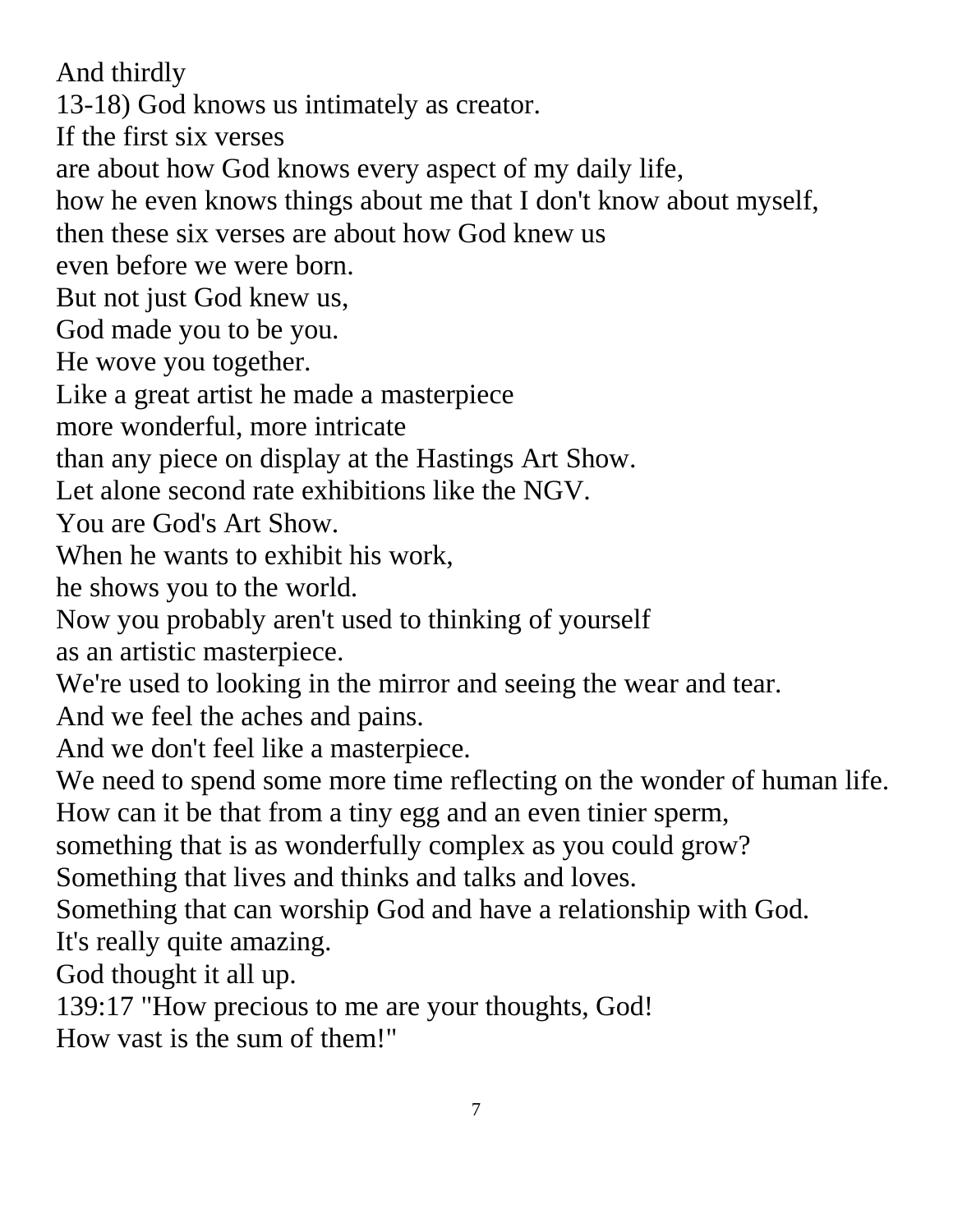Now the psalmist is talking about how wonderfully he was created because he is proud

and wants to claim superiority to other people.

He's not like some instagrammer

showing off my cosmetic surgery is better than your cosmetic surgery.

David thinks you are just as wonderfully made as he is.

He's recognising that he's wonderfully made

because it shows that his life has significance.

God wouldn't have bothered to make him so wonderfully

unless God had a purpose for him.

He matters to God.

He must otherwise God wouldn't have gone to the trouble of making him.

Humans do all kinds of things searching for significance. Maybe if I climb Mt Everest or take a rocket to the moon,

then I will be significant.

Maybe if I get richer than my contemporaries and drive a Ferrari, then I will be significant.

Maybe if I win an election and become Prime Minister,

then I will be significant.

Maybe if I spoil my grandchildren

then they at least will think I'm significant.

Until they forget about me when they are teenagers.

We need to stop searching for significance in endless striving.

Our significance lies in what God has done.

God wove you together in your mother's womb.

If the psalmist was writing on this side of the cross,

he would tell you that you are significant

because God though you were worth sending his Son for.

The final section of the psalm is often left out.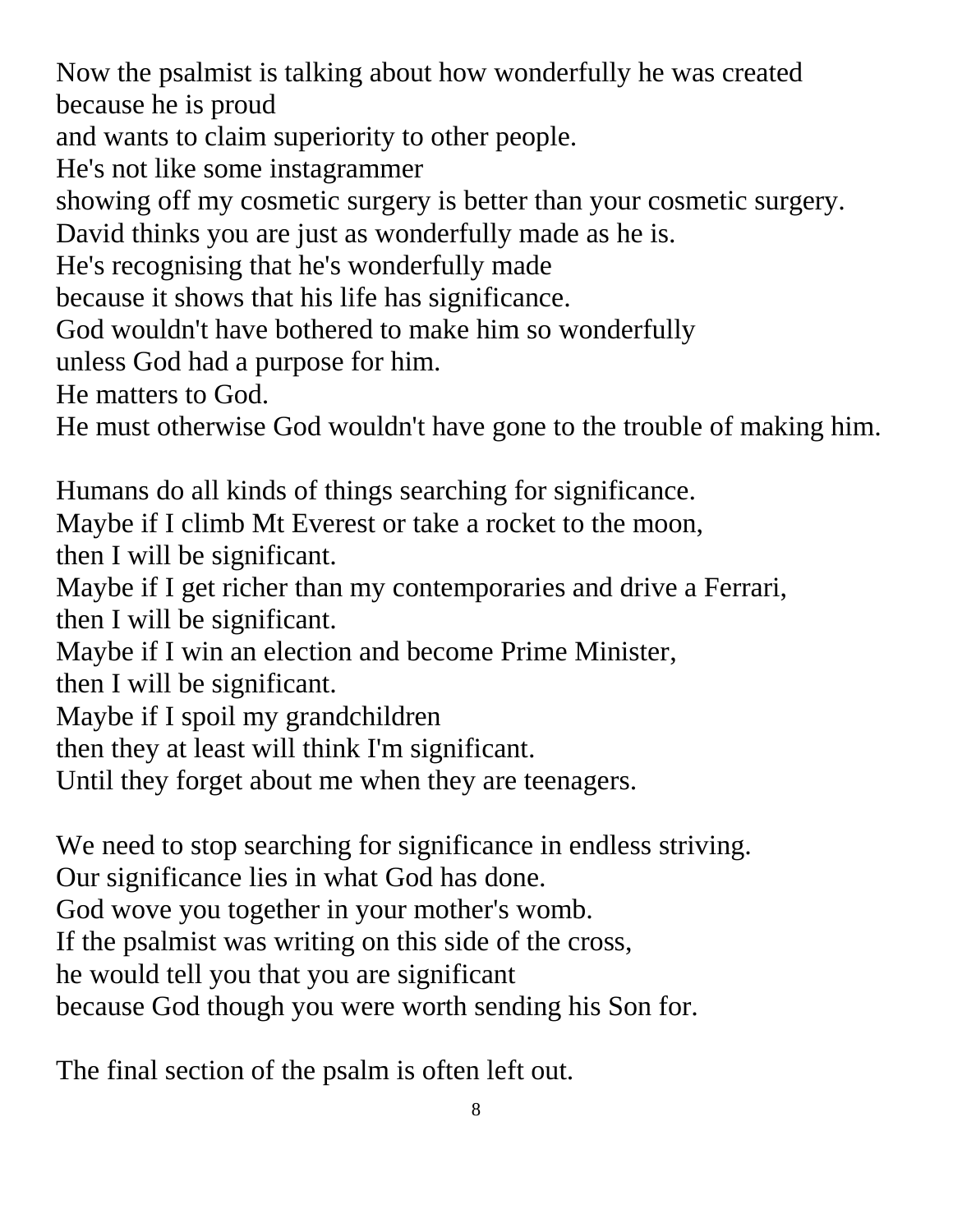19-24) Please God, fix the world and me. Frankly Christians are often a bit embarrassed by David's words. 139:19 "If only you God would slay the wicked! Away from me you who are bloodthirsty!" They are very confronting words and quite jarring after the lovely reflection on the wonder of his own creation in his mother's womb. But it's not the right response to cut the bits out you find confronting. These are not just David's words, they are also God's word to us. We need to recognise a few things. 1. David is not talking about his own enemies. He's talking about God's enemies. "your adversaries misuse your name. Do I not hate those who hate you, Lord?" In David's time, when he was the anointed king over God's people, then the people who fought against him were God's enemies. When they fought David they were resisting God's kingdom on earth. We are not in exactly the same position.

2. God has set a day when he will slay the wicked. We might not enjoy thinking about judgement day. But it's a necessary part of God's plans for the new heavens and the new earth. If you want heaven to be perfect, then God has to wipe out evil.

3. God's chief enemies are the devil, sin and death. Jesus fought against those enemies on the cross. You could read this part of the psalm and read it as David crying out to God to send Jesus to defeat the devil on the cross.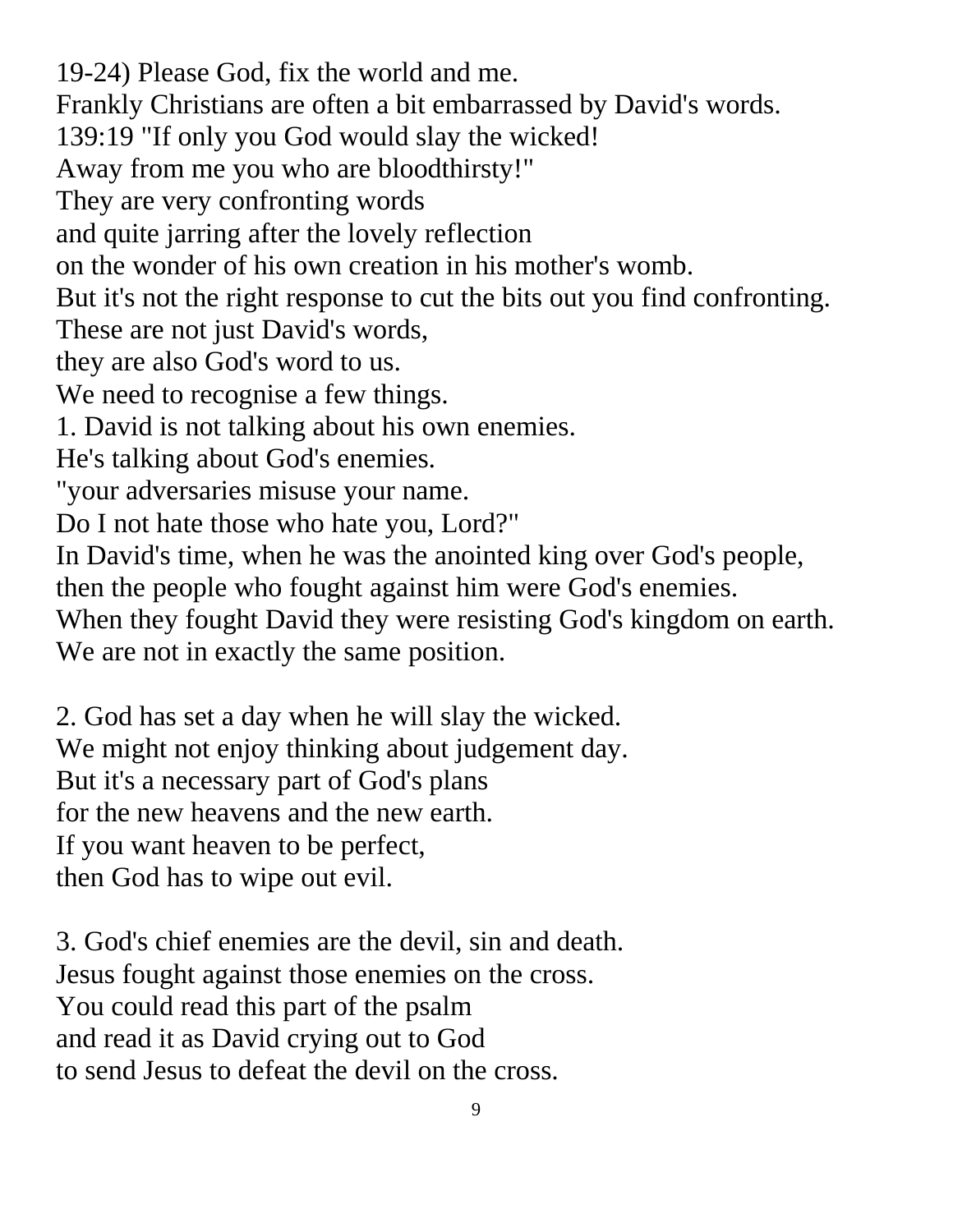In fact there are lots of times in the psalms where the psalmist is crying out to God against his enemies. Instead of skipping those bits, I think we could very helpfully read them as pleading to God for an end to the devil, sin, evil and death.

What's the connection between David's reflection on his own creation and his pleading to God against God's enemies? When David recognises his significance, that God made him wonderfully. He also recognises that God made him for a purpose. That purpose was to live to God's glory. Those who oppose God are an affront to God's glory. So David asks God to do something about it.

But of course those who oppose God are not the only affront to God's glory. We who seek to serve God can also be an affront to his glory. That's an uncomfortable reality that David doesn't hide from. None of us like having our own faults exposed. It's not fun seeing the results of your own failure. Especially when they are on public view. But David finishes, 139:23-24 "Search me, God, and know my heart, test me and know my anxious thoughts. See if there is any offensive way in me, and lead me in the way everlasting." When I sit at my desk typing a sermon, uncomfortably often a little red wiggly line comes up under a word. It's the spell checker. And I right click on the word and put the correct spelling in and keep typing.